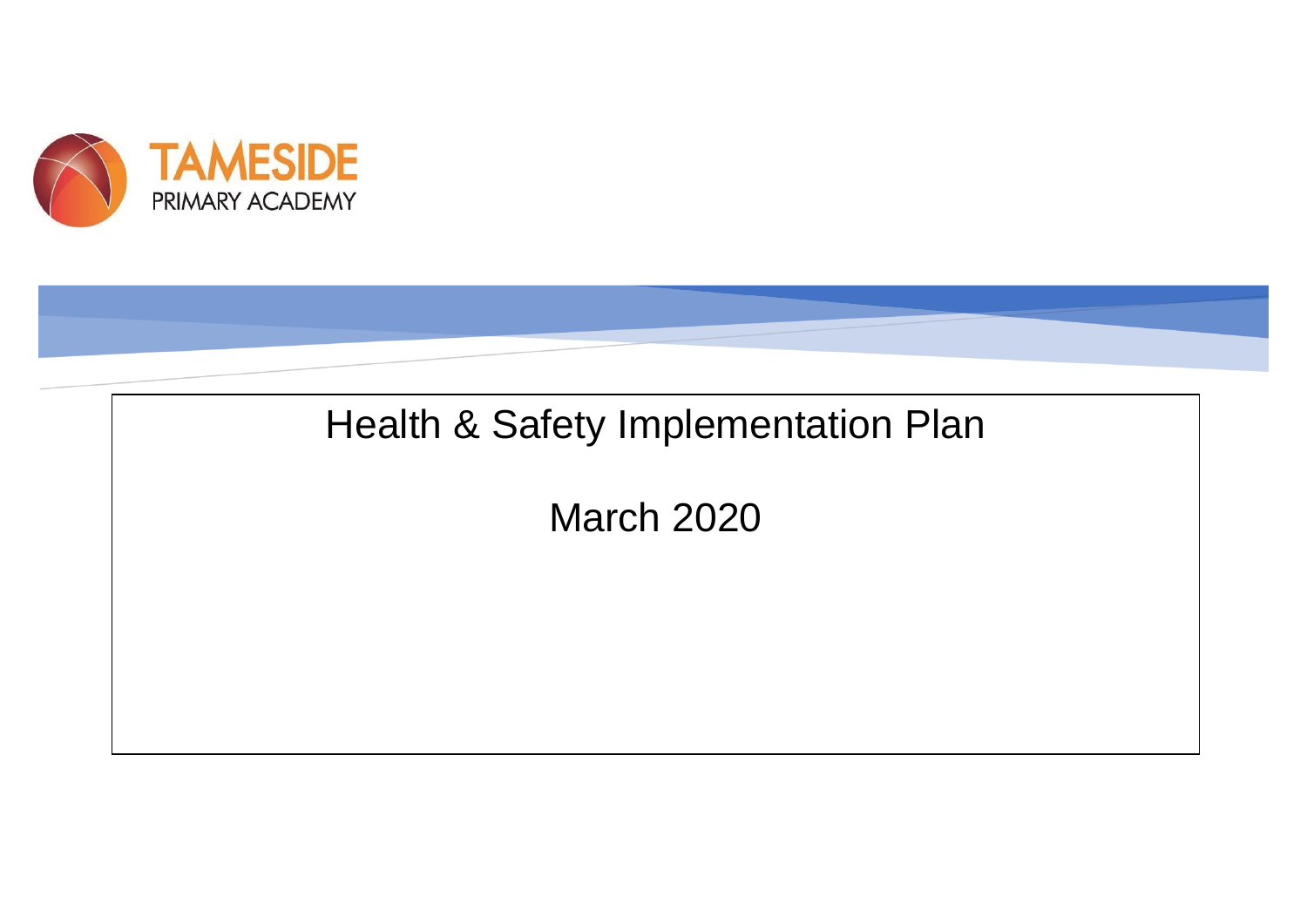## **Health and safety Implementation Plan** and the document or use this space to emphasize a key point. To place thi **Tameside Primary Academy**

| This is the statement of general policy and arrangements for:<br>Overall and final responsibility for health and safety is that of: |                                            |  | <b>Tameside Primary Academy</b><br>Name of organisation                                                                                                    |  |  |
|-------------------------------------------------------------------------------------------------------------------------------------|--------------------------------------------|--|------------------------------------------------------------------------------------------------------------------------------------------------------------|--|--|
|                                                                                                                                     |                                            |  | <b>Shireland Collegiate Academy Trust</b><br>Name of employer                                                                                              |  |  |
| Day-to-day responsibility for ensuring this policy is put into practice is delegated to:                                            |                                            |  | Mitchell Hill                                                                                                                                              |  |  |
| Statement of general policy                                                                                                         | <b>Responsibility of</b><br>(Name / Title) |  | <b>Action / Arrangements</b>                                                                                                                               |  |  |
| To prevent accidents and cases of work-related ill health and<br>provide adequate control of health and safety risks arising from   | Mitchell Hill - Principal                  |  | Relevant risk assessments are completed and actions arising out of those<br>assessments are implemented. (Risk assessments reviewed annually or earlier if |  |  |

| work activities                                                                                                                                                             | Conor Adderley Health and Safety Admin<br>personnel                      | conditions change.)                                                                                                                                                                                                                                                                                                                                                  |
|-----------------------------------------------------------------------------------------------------------------------------------------------------------------------------|--------------------------------------------------------------------------|----------------------------------------------------------------------------------------------------------------------------------------------------------------------------------------------------------------------------------------------------------------------------------------------------------------------------------------------------------------------|
| To provide adequate training to ensure employees are<br>competent to do their work                                                                                          | Mitchell Hill (Principal/Premise Manager)                                | Staff and are given necessary health and safety information and provided with<br>appropriate training (including step ladder training, COSHH, manual handling, fire<br>extinguisher etc. full training details are filed on staff personnel files). Arrangements<br>are in place for employees who work in remote areas of the school or for off site<br>activities. |
| To engage and consult with employees on day-to-day health and<br>safety conditions and provide advice and supervision on<br>occupational health                             | Mitchell Hill / Conor Adderley                                           | Staff are routinely consulted on health and safety matters as soon as they arise but<br>are also formally consulted at regular health and safety meetings or sooner if<br>required.                                                                                                                                                                                  |
| To implement emergency procedures - evacuation in case of fire<br>or other significant incident. You can find help with your fire risk<br>assessment at: (See note 1 below) | Mitchell Hill (Principal/Premise Manager)<br>Conor Adderley (H&S/Deputy) | Escape routes are well signed and kept clear at all times. Evacuation plans are tested<br>regularly and updated as necessary.                                                                                                                                                                                                                                        |

| To maintain safe and healthy working conditions, provide and<br>maintain plant, equipment and machinery, and ensure safe<br>storage / use of substances | Mitchell Hill (Principal/Premise Manager)<br>Conor Adderley (H&S)<br>l Site Staff<br>All staff                                                                                                                         | Toilets, rest facilities and drinking are provided.<br>Systems are in place for routine inspections and testing of equipment and for ensuring<br>that action is promptly taken to address any defects.<br>(See IAM Compliant for site staff, annual inspections of play equipment, legionella<br>testing, fire sign testing, fire extinguisher maintenance, fire alarm testing etc.) |  |  |
|---------------------------------------------------------------------------------------------------------------------------------------------------------|------------------------------------------------------------------------------------------------------------------------------------------------------------------------------------------------------------------------|--------------------------------------------------------------------------------------------------------------------------------------------------------------------------------------------------------------------------------------------------------------------------------------------------------------------------------------------------------------------------------------|--|--|
| Health and safety law poster is displayed:                                                                                                              | In staffroom                                                                                                                                                                                                           |                                                                                                                                                                                                                                                                                                                                                                                      |  |  |
| First-aid bags and accident book are located:                                                                                                           | First Aid books are kept in Medical room for pupils and In the school office for staff. EYFS have their own first aid book kept in their<br>cupboard.<br>First aid kits are kept in class grab bags, and Medical Room. |                                                                                                                                                                                                                                                                                                                                                                                      |  |  |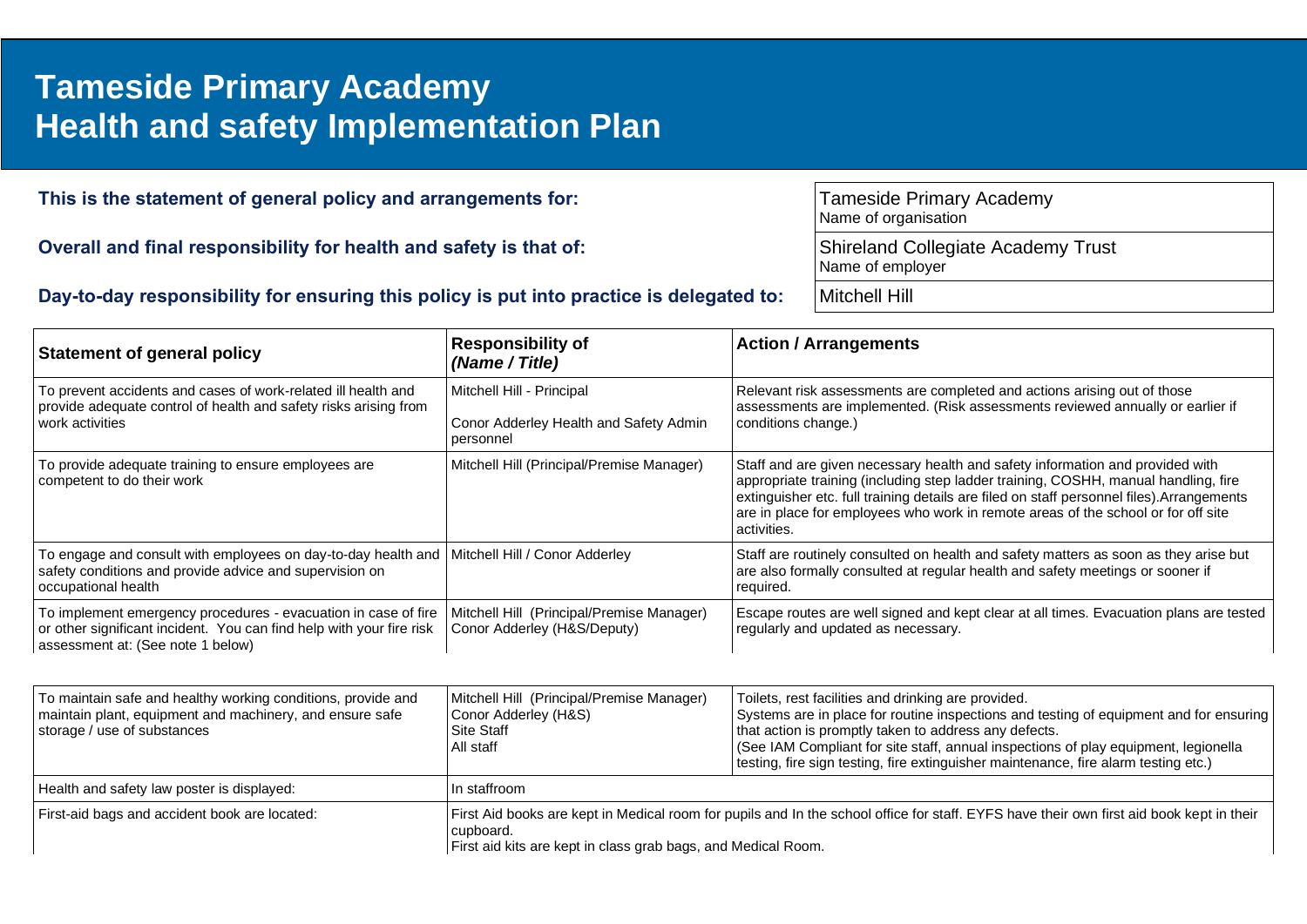| Signed: (Employer)                             |                                 | Date:  |                                                                |
|------------------------------------------------|---------------------------------|--------|----------------------------------------------------------------|
| Subject to review, monitoring and revision by: | Health and Safety Working Party | Every: | $\overline{10}$<br>I months or sooner if work activity changes |

Accidents and ill health at work reported under RIDDOR (Reporting of injuries, Diseases, and Dangerous Occurrences Regulations) http://www.hse.gov.uk/riddor